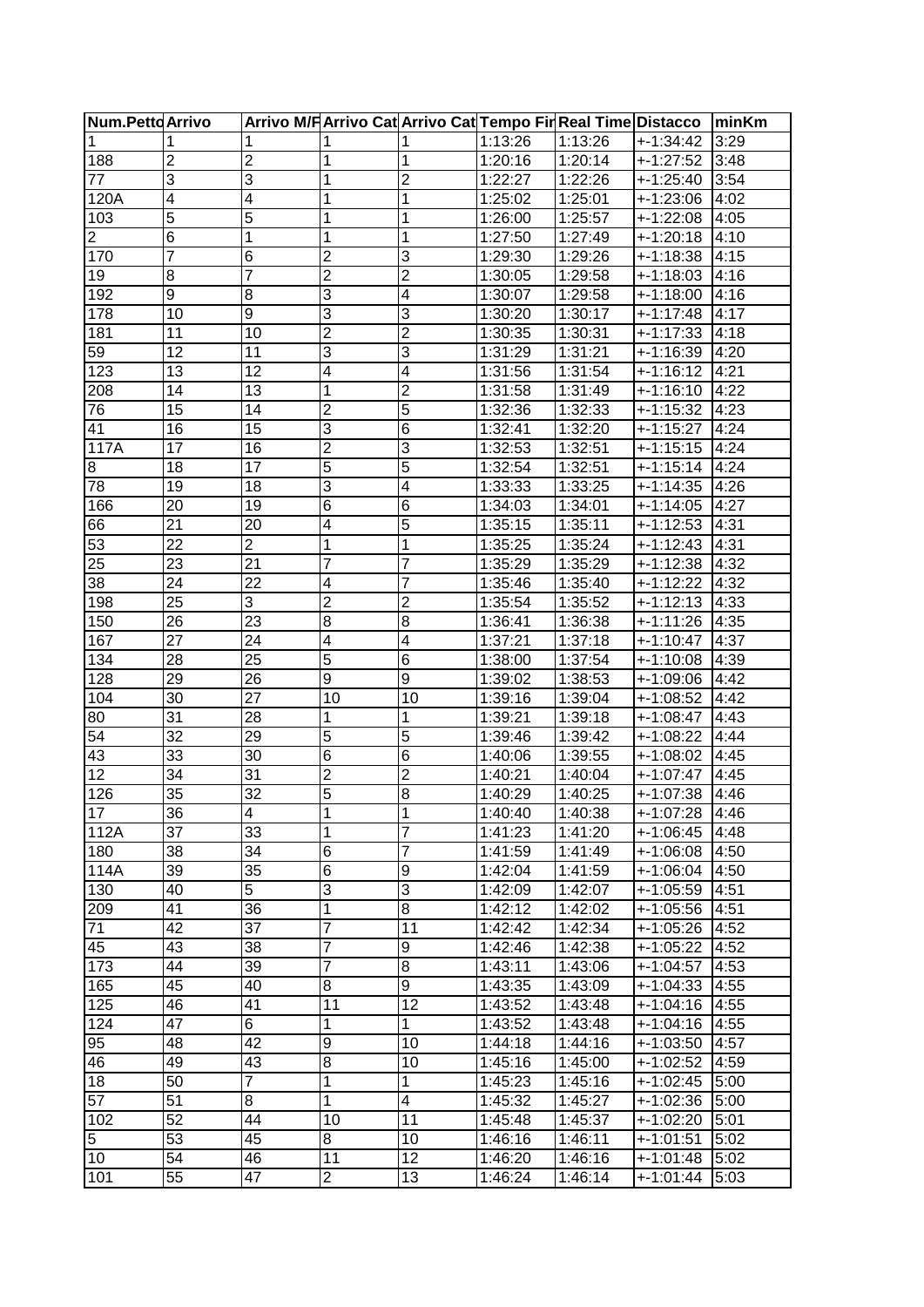| 70             | 56         | 48       | 1                       | 3               | 1:47:15            | 1:47:11            | $+1:00:53$               | 5:05         |
|----------------|------------|----------|-------------------------|-----------------|--------------------|--------------------|--------------------------|--------------|
| 168            | 57         | 9        | 1                       | $\overline{2}$  | 1:47:25            | 1:47:21            | +-1:00:43                | 5:05         |
| 190            | 58         | 10       | 4                       | $\overline{5}$  | 1:47:59            | 1:47:55            | +-1:00:09                | 5:07         |
| 159            | 59         | 49       | 3                       | 14              | 1:48:11            | 1:48:05            | $+0.59:57$               | 5:08         |
| 115A           | 60         | 50       | 12                      | 13              | 1:48:12            | 1:47:54            | $+0.59:55$               | 5:08         |
| 82             | 61         | 51       | 9                       | 11              | 1:49:06            | 1:48:55            | $+0.59:02$               | 5:10         |
| 139            | 62         | 52       | 9                       | 11              | 1:49:31            | 1:49:12            | $+0.58:36$               | 5:11         |
| 177            | 63         | 53       | 1                       | 1               | 1:50:09            | 1:50:03            | $+0.57:59$               | 5:13         |
| 29             | 64         | 54       | 4                       | 15              | 1:50:26            | 1:49:56            | $+.0:57:41$              | 5:14         |
| 39             | 65         | 55       | 10                      | 12              | 1:50:29            | 1:50:13            | $+0.57:39$               | 5:14         |
| 33             | 66         | 56       | 5                       | 16              | 1:50:51            | 1:50:36            | $+.0:57:17$              | 5:15         |
| 171            | 67         | 57       | 4                       | 13              | 1:51:01            | 1:50:56            | $+0.57:07$               | 5:16         |
| 40             | 68         | 58       | 11                      | 14              | 1:51:46            | 1:51:30            | $+0.56:22$               | 5:18         |
| 12A            | 69         | 59       | 6                       | 17              | 1:51:52            | 1:51:34            | $+0.56:16$               | 5:18         |
| 200            | 70         | 60       | 7                       | 18              | 1:52:36            | 1:52:22            | $+.0:55:32$              | 5:20         |
| 207            | 71         | 61       | 12                      | 19              | 1:53:15            | 1:53:06            | $+0.54:52$               | 5:22         |
| 135            | 72         | 62       | 13                      | 20              | 1:53:16            | 1:53:07            | $+.0:54:52$              | 5:22         |
| 62             | 73         | 11       | $\overline{\mathbf{c}}$ | $\overline{c}$  | 1:53:58            | 1:53:46            | $+0.54:10$               | 5:24         |
| 35             | 74         | 63       | 12                      | 15              | 1:54:17            | 1:54:02            | $+0.53:51$               | 5:25         |
| 197            | 75         | 64       | 3                       | 4               | 1:54:23            | 1:54:06            | $+.0:53:45$              | 5:25         |
| 194            | 76         | 65       | 13                      | 14              | 1:54:51            | 1:54:20            | $+.0:53:17$              | 5:27         |
| 191            | 77         | 12       | $\overline{2}$          | 6               | 1:55:02            | 1:54:37            | $+0.53:06$               | 5:27         |
| 44             | 78         | 66       | $\overline{14}$         | 16              | 1:55:02            | 1:54:46            | $+0.53:06$               | 5:27         |
| 148            | 79         | 67       | 4                       | 5               | 1:55:28            | 1:55:09            | $+0.52:40$               | 5:28         |
| 83             | 80         | 68       | 5                       | 6               | 1:55:37            | 1:55:26            | $+0.52:31$               | 5:29         |
| 157            | 81         | 13       | 5                       | 3               | 1:55:49            | 1:55:35            | $+.0:52:18$              | 5:29         |
| 158            | 82         | 69       | 5                       | 17              | 1:55:50            | 1:55:37            | $+.0:52:18$              | 5:29         |
| 147            | 83         | 14       | 3                       | 3               |                    |                    | $+.0:52:08$              | 5:30         |
| 136            | 84         | 70       | 14                      | 15              | 1:55:59<br>1:56:09 | 1:55:45<br>1:56:01 | $+0.51:58$               | 5:30         |
| 109A           | 85         | 71       | 6                       | 18              | 1:56:20            | 1:56:10            | $+0.51:48$               | 5:31         |
| 119A           | 86         | 15       | $\overline{2}$          | $\overline{2}$  | 1:56:20            | 1:56:12            | $+0.51:48$               | 5:31         |
| 195            | 87         | 72       | $\overline{8}$          | $\overline{21}$ | 1:56:24            | 1:55:49            | $+0.51:43$               | 5:31         |
| 23             | 88         | 73       | 10                      | 12              | 1:56:33            | 1:56:25            | $+0.51:35$               | 5:31         |
| 131            | 89         | 74       | 9                       | $\overline{7}$  | 1:56:46            | 1:56:38            | $+.0:51:22$              | 5:32         |
| 129            | 90         | 75       | 10                      | 22              | 1:56:46            | 1:56:38            | $+.0:51:22$              | 5:32         |
| 16             | 91         | 16       | 6                       | $\overline{7}$  |                    |                    |                          | 5:32         |
|                |            |          |                         |                 | 1:56:51            | 1:56:32            | +-0:51:17                |              |
| 142            | 92         | 76       | 11                      | 23              | 1:56:58            | 1:56:46            | +-0:51:10                | 5:33         |
| 47             | 93         | 77       | 15                      | 19              | 1:57:12            | 1:56:56            | $+0.50:56$               | 5:33         |
| 109            | 94         | 78       | 12                      | 8               | 1:57:18            | 1:56:54            | $+.0:50:50$              | 5:34         |
| $\overline{7}$ | 95         | 17       | $\overline{2}$          | 3               | 1:57:27            | 1:57:20            | $+.0:50:41$              | 5:34         |
| 176            | 96         | 79       | 16                      | 16              | 1:57:28            | 1:57:21            | $+0.50:40$               | 5:34         |
| 182            | 97         | 80       | 11                      | 13              | 1:57:33            | 1:57:00            | $+0.50:35$               | 5:34         |
| 91             | 98         | 81       | 7                       | 20              | 1:58:03            | 1:57:51            | $+.0:50:05$              | 5:36         |
| 153            |            |          |                         |                 |                    |                    |                          |              |
| 73             | 99         | 82       | 15                      | 24              | 1:58:17            | 1:57:55            | $+.0:49:51$              | 5:36         |
|                | 100        | 83       | 17                      | 17              | 1:58:41            | 1:58:26            | $+0.49:27$               | 5:38         |
| 122            | 101        | 84       | 12                      | 14              | 1:58:51            | 1:58:22            | $+.0:49:17$              | 5:38         |
| 133            | 102        | 85       | 13                      | 18              | 1:59:12            | 1:58:44            | $+0.48:55$               | 5:39         |
| 141            | 103        | 86       | $\overline{6}$          | 9               | 1:59:33            | 1:59:07            | $+0.48:35$               | 5:40         |
| 92             | 104        | 87       | 14                      | 19              | 1:59:52            | 1:59:23            | $+.0:48:16$              | 5:41         |
| 97             | 105        | 88       | 8                       | 21              | 1:59:57            | 1:59:24            | $+.0:48:11$              | 5:41         |
| 183            | 106        | 89       | 16                      | 20              | 1:59:57            | 1:59:33            | $+0.48:10$               | 5:41         |
| 52             | 107        | 90       | 13                      | 15              | 2:00:00            | 1:59:45            | $+0.48:07$               | 5:41         |
| 68             | 108        | 91       | 17                      | 21              | 2:00:08            | 1:59:36            | $+0.48:00$               | 5:42         |
| 60             | 109        | 92       | 15                      | 22              | 2:00:08            | 1:59:36            | $+0.48:00$               | 5:42         |
| 24<br>30       | 110<br>111 | 93<br>18 | 13<br>3                 | 10<br>4         | 2:00:14<br>2:01:00 | 2:00:02<br>2:00:45 | $+0.47:53$<br>$+0.47:08$ | 5:42<br>5:44 |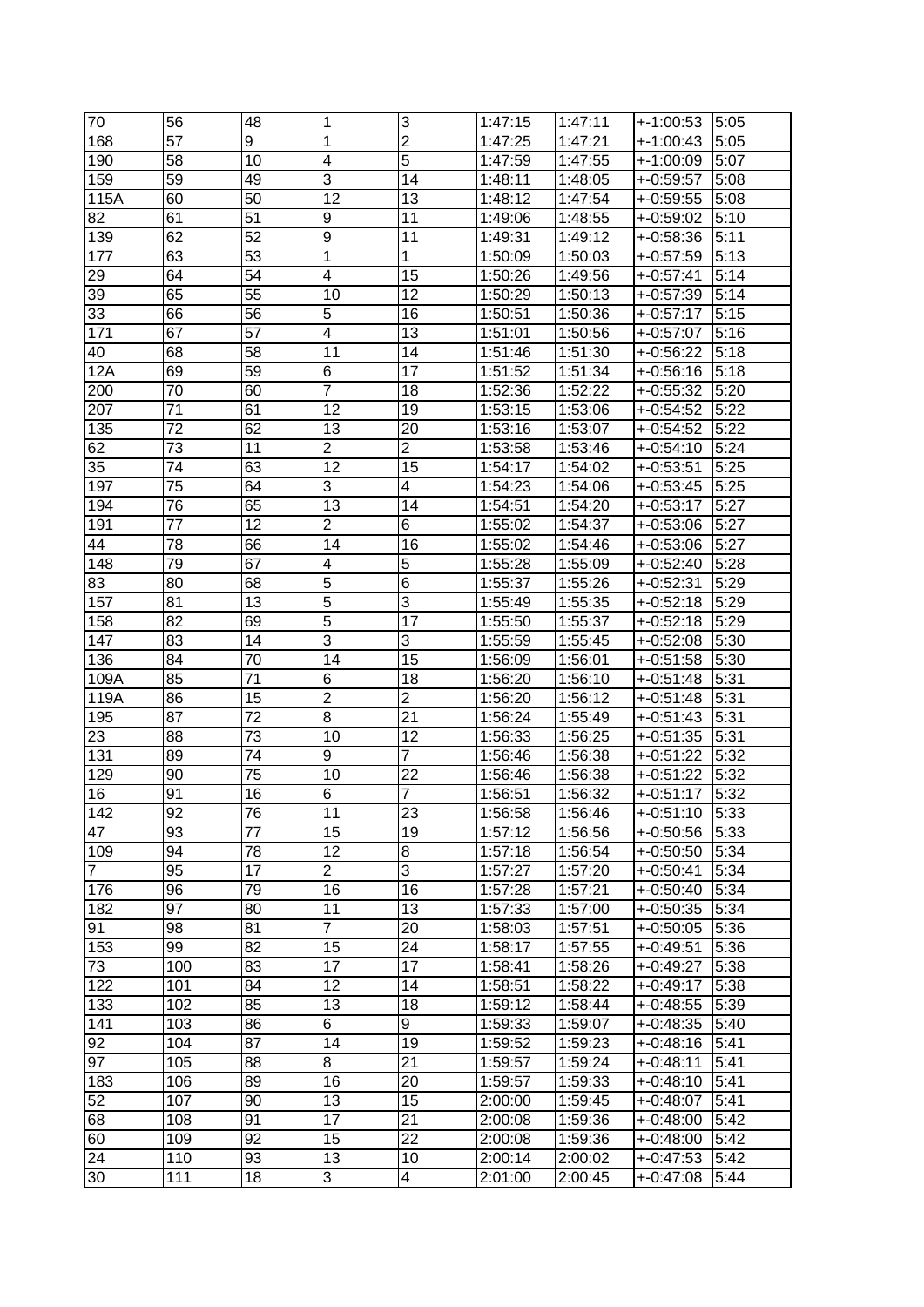| 75       | 112 | 94  | 7                       | 11                      | 2:01:15            | 2:01:04 | $+0.46:52$  | 5:45 |
|----------|-----|-----|-------------------------|-------------------------|--------------------|---------|-------------|------|
| 98       | 113 | 95  | 9                       | 22                      | 2:01:46            | 2:01:14 | +-0:46:21   | 5:46 |
| 172      | 114 | 96  | 18                      | 25                      | 2:02:03            | 2:01:56 | $+0.46:05$  | 5:47 |
| 193      | 115 | 97  | 19                      | 26                      | 2:02:31            | 2:02:04 | $+0.45:37$  | 5:48 |
| 74       | 116 | 19  | $\overline{c}$          | $\overline{2}$          | 2:02:47            | 2:02:36 | $+0:45:21$  | 5:49 |
| 206      | 117 | 98  | 16                      | 23                      | 2:03:10            | 2:02:54 | $+0:44:58$  | 5:50 |
| 189      | 118 | 99  | $\overline{\mathbf{c}}$ | $\overline{\mathbf{c}}$ | 2:03:48            | 2:03:44 | $+0.44:20$  | 5:52 |
| 111      | 119 | 20  | $\overline{7}$          | 8                       | 2:03:56            | 2:03:31 | $+0:44:12$  | 5:52 |
| 21       | 120 | 21  | 3                       | 9                       | 2:04:04            | 2:03:43 | $+0.44:04$  | 5:53 |
| 138      | 121 | 22  | $\overline{2}$          | 4                       | 2:04:11            | 2:03:58 | $+0.43:57$  | 5:53 |
| 137      | 122 | 100 | 17                      | 24                      | 2:04:12            | 2:03:59 | $+0:43:55$  | 5:53 |
| 210      | 123 | 101 | 14                      | 27                      | 2:04:13            | 2:03:53 | $+0.43:55$  | 5:53 |
| 132      | 124 | 102 | 18                      | 25                      | 2:04:17            | 2:03:49 | $+.0:43:51$ | 5:53 |
| 106      | 125 | 23  | 3                       | 5                       | 2:04:23            | 2:04:01 | $+0.43:45$  | 5:54 |
| 72       | 126 | 24  | $\overline{4}$          | $\overline{4}$          | 2:04:26            | 2:03:59 | $+0:43:42$  | 5:54 |
| 36       | 127 | 103 | 18                      | 23                      | 2:04:28            | 2:04:12 | $+.0:43:40$ | 5:54 |
| 199      | 128 | 104 | 15                      | 28                      | 2:04:34            | 2:04:17 | $+0:43:34$  | 5:54 |
|          |     |     |                         |                         |                    |         |             |      |
| 55<br>56 | 129 | 105 | 20<br>16                | 29<br>12                | 2:04:58<br>2:04:58 | 2:04:34 | $+0.43:10$  | 5:55 |
|          | 130 | 106 |                         |                         |                    | 2:04:34 | $+.0:43:10$ | 5:55 |
| 203      | 131 | 107 | 17                      | 30                      | 2:05:08            | 2:04:36 | $+0.43:00$  | 5:56 |
| 6        | 132 | 108 | 3                       | 3                       | 2:05:19            | 2:04:55 | +-0:42:49   | 5:56 |
| 169      | 133 | 109 | $\overline{21}$         | 31                      | 2:05:21            | 2:05:16 | $+0.42:47$  | 5:56 |
| 118A     | 134 | 25  | 3                       | 3                       | 2:05:21            | 2:05:18 | $+0.42:47$  | 5:56 |
| 164      | 135 | 26  | $\overline{4}$          | 5                       | 2:05:40            | 2:05:28 | $+0.42:28$  | 5:57 |
| 163      | 136 | 110 | 14                      | 16                      | 2:05:53            | 2:05:47 | $+0.42:15$  | 5:58 |
| 13       | 137 | 27  | 5                       | 4                       | 2:06:16            | 2:05:54 | $+0:41:52$  | 5:59 |
| 162      | 138 | 111 | 10                      | 24                      | 2:06:26            | 2:06:17 | $+0.41:41$  | 6:00 |
| 116A     | 139 | 28  | $\overline{4}$          | 6                       | 2:06:31            | 2:06:18 | $+0:41:37$  | 6:00 |
| 96       | 140 | 112 | 18                      | 32                      | 2:06:33            | 2:06:19 | $+0:41:35$  | 6:00 |
| 175      | 141 | 29  | 8                       | 10                      | 2:07:10            | 2:07:03 | $+0:40:57$  | 6:02 |
| 110A     | 142 | 113 | 22                      | 33                      | 2:07:44            | 2:07:25 | $+0.40:24$  | 6:03 |
| 196      | 143 | 114 | 8                       | 13                      | 2:08:17            | 2:08:08 | $+0.39:50$  | 6:05 |
| 112      | 144 | 115 | 19                      | 25                      | 2:08:24            | 2:08:04 | $+0.39:44$  | 6:05 |
| 31       | 145 | 116 | 23                      | 26                      | 2:08:30            | 2:08:15 | +-0:39:37   | 6:05 |
| 174      | 146 | 30  | 5                       | 6                       | 2:08:59            | 2:08:45 | $+.0:39:09$ | 6:07 |
| 149      | 147 | 117 | 19                      | 27                      | 2:09:00            | 2:08:51 | +-0:39:08   | 6:07 |
| 111A     | 148 | 31  | 3                       | <sup>1</sup>            | 2:09:13            | 2:08:55 | +-0:38:55   | 6:07 |
| 69       | 149 | 118 | 19                      | 34                      | 2:09:15            | 2:08:59 | $+0.38:53$  | 6:08 |
| 185      | 150 | 119 | 24                      | 28                      | 2:09:30            | 2:09:09 | $+.0:38:37$ | 6:08 |
| 140      | 151 | 32  | 6                       | $\overline{7}$          | 2:09:59            | 2:09:47 | $+0.38:09$  | 6:10 |
| 201      | 152 | 120 | $\overline{20}$         | 35                      | 2:10:22            | 2:10:03 | $+0.37:45$  | 6:11 |
| 202      | 153 | 33  | 1                       | 5                       | 2:10:23            | 2:10:03 | $+0:37:45$  | 6:11 |
| 94       | 154 | 121 | 20                      | 29                      | 2:10:34            | 2:10:15 | $+0:37:34$  | 6:11 |
| 179      | 155 | 122 | $\overline{4}$          | 14                      | 2:10:49            | 2:10:20 | $+0.37:19$  | 6:12 |
| 184      | 156 | 123 | 9                       | 15                      | 2:11:05            | 2:10:45 | $+0:37:02$  | 6:13 |
| 61       | 157 | 124 | 10                      | 16                      | 2:11:10            | 2:10:39 | $+.0:36:58$ | 6:13 |
| 204      | 158 | 34  | 7                       | 8                       | 2:11:48            | 2:11:23 | $+0.36:19$  | 6:15 |
| 27       | 159 | 35  | $\overline{9}$          | 11                      | 2:11:53            | 2:11:35 | $+.0:36:15$ | 6:15 |
| 145      | 160 | 125 | $\overline{21}$         | 36                      | 2:12:44            | 2:12:22 | $+0:35:24$  | 6:17 |
| 84       | 161 | 126 | 22                      | 17                      | 2:13:06            | 2:12:55 | $+0.35:02$  | 6:19 |
| 155      | 162 | 127 | 5                       | 4                       | 2:13:52            | 2:13:44 | $+0.34:16$  | 6:21 |
| 156      | 163 | 128 | 21                      | 30                      | 2:14:03            | 2:14:01 | $+0.34:05$  | 6:21 |
| 113A     | 164 | 129 | 23                      | 37                      | 2:14:13            | 2:13:48 | $+0.33:55$  | 6:22 |
| 93       | 165 | 36  | 6                       | 9                       | 2:14:58            | 2:14:30 | $+0.33:09$  | 6:24 |
| 37       | 166 | 130 | 20                      | 26                      | 2:15:25            | 2:15:09 | $+.0:32:43$ | 6:25 |
| 154      | 167 | 37  | $\overline{7}$          | 8                       | 2:15:35            | 2:15:14 | $+0.32:33$  | 6:26 |
|          |     |     |                         |                         |                    |         |             |      |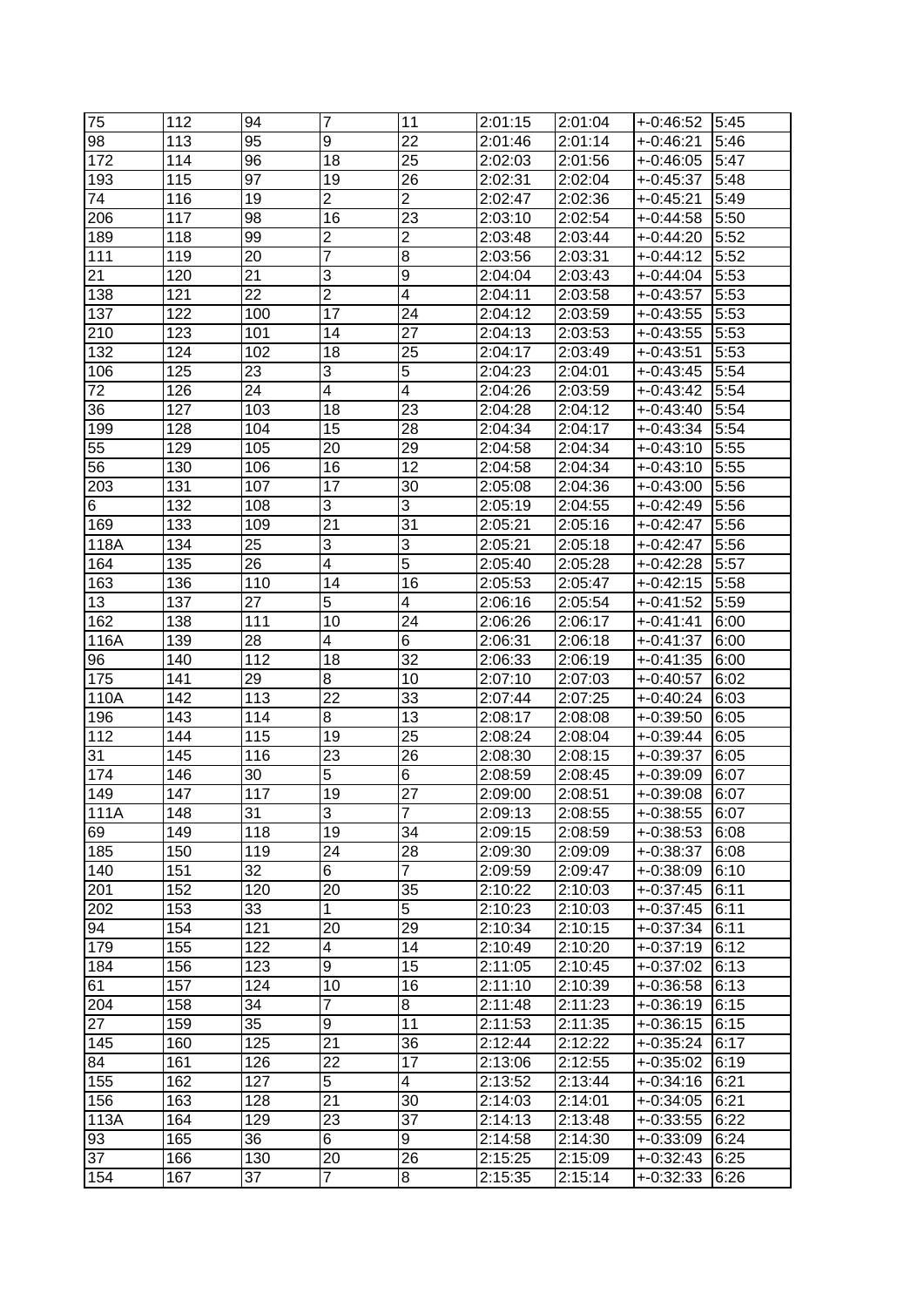| 187 | 168 | 131 | 22 | 31             | 2:16:14 | 2:15:53 | $+.0:31:53$ | 6:27 |
|-----|-----|-----|----|----------------|---------|---------|-------------|------|
| 63  | 169 | 132 | 25 | 38             | 2:17:48 | 2:17:35 | $+.0:30:20$ | 6:32 |
| 58  | 170 | 38  | 4  | 5              | 2:18:49 | 2:18:26 | $+.0:29:19$ | 6:35 |
| 50  | 171 | 133 | 24 | 39             | 2:18:49 | 2:18:26 | $+0.29:19$  | 6:35 |
| 161 | 172 | 39  | 8  | 10             | 2:19:56 | 2:19:35 | $+0.28:12$  | 6:38 |
| 146 | 173 | 134 | 25 | 18             | 2:19:57 | 2:19:35 | $+0.28:10$  | 6:38 |
| 108 | 174 | 135 | 26 | 40             | 2:22:44 | 2:22:20 | $+0:25:24$  | 6:46 |
| 15  | 175 | 136 | 11 | 19             | 2:23:22 | 2:22:56 | $+0:24:46$  | 6:48 |
| 110 | 176 | 40  | 8  | 11             | 2:24:17 | 2:23:52 | $+0:23:51$  | 6:50 |
| 152 | 177 | 137 | 27 | 41             | 2:24:26 | 2:24:02 | $+0:23:42$  | 6:51 |
| 65  | 178 | 138 | 21 | 27             | 2:26:19 | 2:25:52 | $+0:21:49$  | 6:56 |
| 143 | 179 | 139 | 26 | 20             | 2:28:44 | 2:28:18 | $+0:19:24$  | 7:03 |
| 81  | 180 | 140 | 11 | 28             | 2:31:34 | 2:31:07 | $+.0:16:34$ | 7:11 |
| 64  | 181 | 41  | 4  | 9              | 2:33:30 | 2:33:18 | $+.0:14:38$ | 7:17 |
| 67  | 182 | 141 | 12 | 29             | 2:33:34 | 2:33:08 | $+.0:14:33$ | 7:17 |
| 99  | 183 | 142 | 28 | 42             | 2:34:24 | 2:34:20 | $+0:13:44$  | 7:19 |
| 100 | 184 | 42  | 9  | 12             | 2:34:24 | 2:34:21 | $+0:13:44$  | 7:19 |
| 14  | 185 | 43  | 9  | 13             | 2:38:18 | 2:37:49 | $+0.09:50$  | 7:30 |
| 144 | 186 | 44  | 10 | 14             | 2:42:34 | 2:42:12 | $+0.05:34$  | 7:42 |
| 151 | 187 | 45  | 5  | 10             | 2:42:34 | 2:42:10 | $+.0:05:34$ | 7:42 |
| 20  | 188 | 143 | 29 | 32             | 2:45:29 | 2:45:07 | $+.0:02:39$ | 7:51 |
| 113 | 189 | 46  | 5  | $\overline{6}$ | 2:45:59 | 2:45:41 | $+0.02:08$  | 7:52 |
| 42  | 190 | 47  | 10 | 6              | 2:57:10 | 2:56:48 | $+0:09:01$  | 8:24 |
| 121 | 191 | 144 | 2  | 5              | 3:02:42 | 3:02:15 | $+0:14:33$  | 8:40 |
| 105 | 192 | 48  | 11 | 15             | 3:08:08 | 3:07:45 | $+0:19:59$  | 8:55 |
| 205 | 193 | 145 | 1  |                | 3:10:25 | 3:10:10 | +0:22:16    | 9:02 |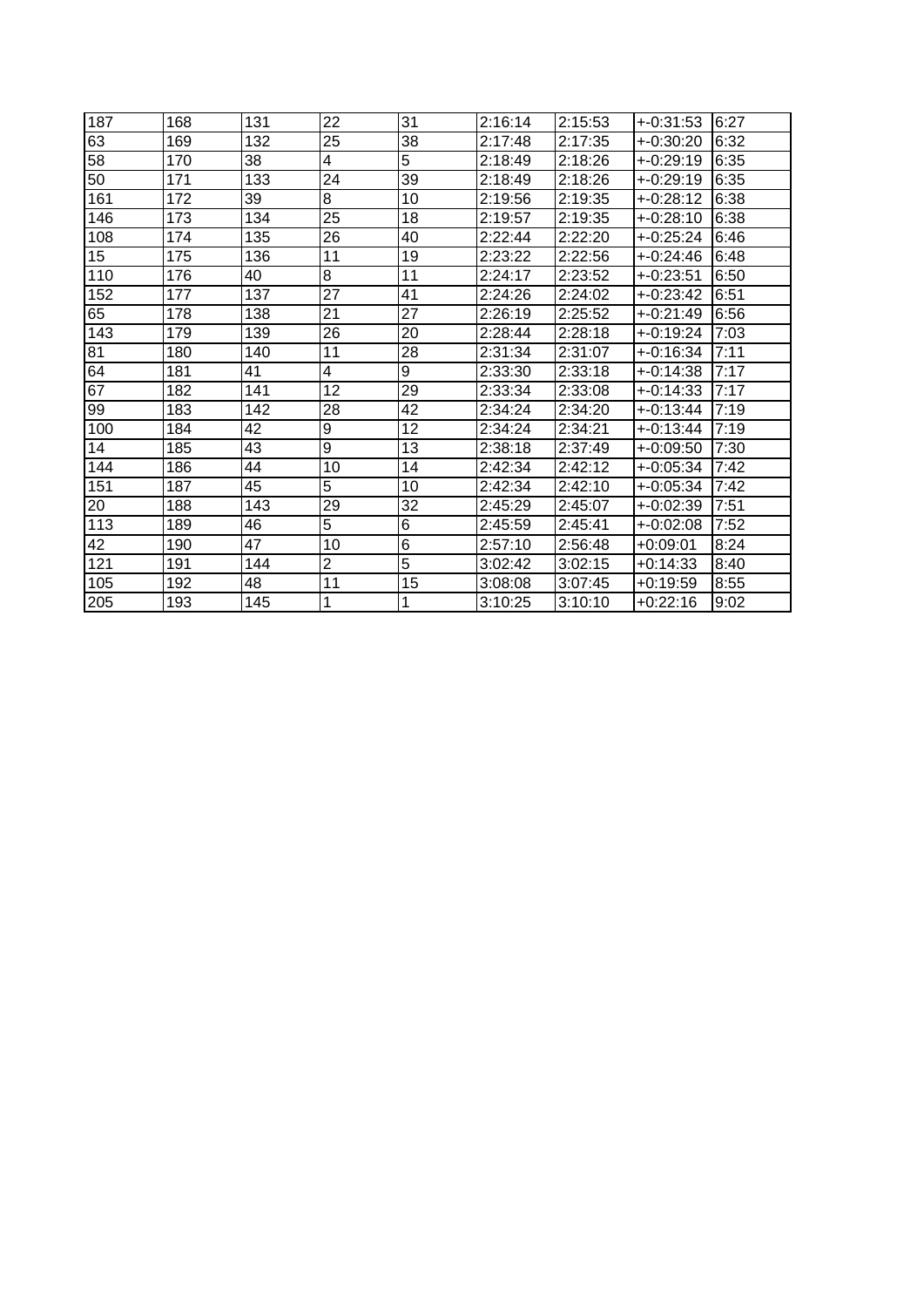| Categoria   Categoria   Cognome   Nome  |                   |                             |                         | <b>Sesso</b> | Anno           | Naz. | <b>Società</b>              | 12500   |
|-----------------------------------------|-------------------|-----------------------------|-------------------------|--------------|----------------|------|-----------------------------|---------|
| <b>SM</b>                               |                   | CAT.M A   FRANZES SALVATO M |                         |              | 05/05/1991 ITA |      | ATL. REG(0:44:32            |         |
| <b>SM35</b>                             | CAT.M B           | <b>ZANI</b>                 | <b>LUCA</b>             | M            | 14/08/1985ITA  |      | $E.P.S. -$                  | 0:47:13 |
| <b>SM40</b>                             | CAT.M B           | PALLINI                     | <b>MARCO</b>            | M            | 24/09/1980 ITA |      | RUNCARD0:50:15              |         |
| <b>SM45</b>                             | CAT.M C           | ROSELLINMASSIMIL            |                         | JM.          | 12/02/1975 ITA |      | $E.P.S. - C90:50:57$        |         |
| <b>SM50</b>                             | CAT.M D           | <b>MARINAI</b>              | <b>ALESSANIM</b>        |              | 23/11/1968 ITA |      | RUNCARD0:50:43              |         |
| SF40                                    | CAT.F B           | <b>RICCI</b>                | <b>LAURA</b>            | F            | 27/05/1979 ITA |      | CALCESTI0:52:14             |         |
| <b>SM40</b>                             | CAT.M B           | <b>TUCCIAR GIUSEPPEM</b>    |                         |              | 10/09/1981ITA  |      | A.S.D. JAN0:52:58           |         |
| <b>SM50</b>                             | CAT.MD            | <b>DAVIDE</b>               | <b>IVAN</b>             | M            | 10/05/1970 ITA |      | PASSO C40:54:22             |         |
| <b>SM40</b>                             | CAT.M B           | <b>PELAGRIL PAOLO</b>       |                         | M            | 21/04/1981 ITA |      | G.S.FILIPH0:54:30           |         |
| <b>SM50</b>                             | CAT.MD            | CORSINO VALERIO             |                         | <b>M</b>     | 29/03/1968 ITA |      | PROSPOR0:53:29              |         |
| <b>SM45</b>                             | CAT.M C           | <b>LUPI</b>                 | <b>ROBERTOM</b>         |              | 26/08/1973 ITA |      | TOSCANA0:54:34              |         |
| <b>SM45</b>                             |                   | CAT.M C DE STASI AURELIO    |                         | <b>M</b>     | 13/09/1973 ITA |      | RUNCARD0:55:17              |         |
| <b>SM45</b>                             | CAT.MC            | PAGNINI                     | <b>GIUSEPPEM</b>        |              | 29/03/1974 ITA |      | ATLETICA0:53:29             |         |
| JM                                      | CAT.M A           | <b>CASTELLANICOLA</b>       |                         | M            | 24/07/2002 ITA |      | POL. LIB. (0:54:34          |         |
| <b>SM35</b>                             | CAT.M B           | <b>MESSINA CALOGERM</b>     |                         |              | 26/07/1985 ITA |      | RUNCARD0:55:37              |         |
| <b>SM35</b>                             | CAT.M B           | <b>BROCCOLMATTEO</b>        |                         | <b>IM</b>    | 11/08/1982ITA  |      | ASD ATLE 0:55:26            |         |
| <b>SM</b>                               | CAT.M A           | FORTUNANICOLA               |                         | M            | 05/05/1987 ITA |      | $E.P.S. - C90:55:13$        |         |
| <b>SM45</b>                             | CAT.M C           | GUIDUCC ANDREA              |                         | M            | 26/08/1972ITA  |      | $E.P.S. - C90:54:43$        |         |
| <b>SM</b>                               | CAT.M A           | <b>CHIESA</b>               | <b>MATTEO</b>           | M            | 17/05/1993ITA  |      | RUNCARD0:55:16              |         |
| <b>SM45</b>                             | CAT.M C           | <b>CLAUDI</b>               | <b>FABIO</b>            | M            | 20/11/1974ITA  |      | ASD SPAR0:57:08             |         |
| <b>SM</b>                               | CAT.M A           |                             | <b>VERDICCHFRANCESM</b> |              | 08/08/1988 ITA |      | RUNCARD0:55:55              |         |
| $S_{\text{F}}$                          | CAT.F A           | <b>CASALI</b>               | <b>ALICE</b>            | F            | 06/05/1995 ITA |      | SKYRUNN0:56:29              |         |
| <b>SM45</b>                             | CAT.M C           | D'ASCANI(MARIO FRM          |                         |              | 05/07/1973 ITA |      | RUNCARD0:56:16              |         |
| <b>SM40</b>                             | CAT.M B           | <b>CASATI</b>               | <b>EDGARDOM</b>         |              | 14/12/1980 ITA |      | ADIDAS R0:57:19             |         |
| S <sub>F40</sub>                        | CAT.F B           | <b>GALLI</b>                | <b>LAURA</b>            | F            | 17/09/1981 ITA |      | ASD ORTI 0:57:16            |         |
| <b>SM45</b>                             | CAT.M C           | <b>WEILENM FELIX</b>        |                         | M            | 21/07/1973SUI  |      |                             | 0:57:26 |
| <b>SM50</b>                             | CAT.MD            | MANCINI VINCENZOM           |                         |              | 22/07/1970 ITA |      | ASD SPAR0:57:17             |         |
| <b>SM</b>                               | CAT.M A           | <b>DI CLAUD UMBERTOM</b>    |                         |              | 12/11/1996 ITA |      | ASD ELBA0:56:39             |         |
| <b>SM45</b>                             | CAT.M C           | <b>FACCIO</b>               | <b>ANTONIO M</b>        |              | 30/09/1972 ITA |      | RUNCARD0:58:11              |         |
| <b>SM45</b>                             | CAT.M C           | <b>ICAZA LARCARLOS</b>      |                         | <b>M</b>     | 19/01/1973 ITA |      | RUNCARD0:59:10              |         |
| <b>SM60</b>                             | CAT.M E           | <b>CORSI</b>                | <b>FABIO</b>            | M            | 11/02/1961 ITA |      | ASD ATLE 0:59:12            |         |
| <b>SM50</b>                             | CAT.M D           | <b>BARATTO PAOLO</b>        |                         | M            | 10/03/1970 ITA |      | $E.P.S. - GH0:57:59$        |         |
| <b>SM50</b>                             | CAT.MD            | <b>CIANI</b>                | <b>ANDREA</b>           | Iм           | 01/12/1968 ITA |      | RUNCARD0:59:11              |         |
| <b>SM60</b>                             | CAT.M E           | GUIDETTI FABIO              |                         | M            | 29/06/1961ITA  |      | ATL. CIBE 1:01:06           |         |
| <b>SM40</b>                             | CAT.M B           | <b>MARTELLIFEDERICOM</b>    |                         |              | 09/10/1978 ITA |      | G.P.PIOME0:57:58            |         |
| SF <sub>60</sub>                        | CAT.F E           | <b>BARUFFAIGIORDAN F</b>    |                         |              | 05/08/1959 ITA |      | C.U.S. PA\0:59:16           |         |
| <b>SM55</b>                             | CAT.MD            | SANTINI DIEGO               |                         | M            | 08/03/1964 ITA |      | ATL.VICEN1:00:47            |         |
| <b>SM</b>                               | CAT.M A           | GALLIZZO ANTONIO M          |                         |              | 18/06/1993 ITA |      | ASD ELBA 1:02:15            |         |
| <b>SM40</b>                             | CAT.M B           | ROMANETMICHELE M            |                         |              | 30/05/1978 ITA |      | ATLETICA1:00:51             |         |
| <b>SF40</b>                             | CAT.F B           | <b>TOGNINI SARA</b>         |                         | F            | 05/11/1981ITA  |      | ASD LA G/1:01:05            |         |
| <b>PM</b>                               | CAT.M A           | <b>CASTELLAMICHELE M</b>    |                         |              | 28/11/2000 ITA |      | $E.P.S. -$                  | 0:57:15 |
| <b>SM40</b>                             | CAT.M C           | <b>BAGNATIOOSVALDOM</b>     |                         |              | 26/06/1977 ITA |      | G.S. MON11:01:52            |         |
| <b>SM</b>                               | CAT.M A           | <b>MODICA DANDREA</b>       |                         | IМ           | 27/12/1991 ITA |      | ATLETICA 0:59:25            |         |
|                                         |                   | <b>PEDRAZZIALFRED</b>       |                         |              |                |      |                             |         |
| <b>SM50</b>                             | CAT.M D           |                             |                         | M            | 09/11/1970 ITA |      | TEAM VAL 1:00:37            |         |
| <b>SM50</b><br>$\overline{\text{SM45}}$ | CAT.MD<br>CAT.M C | <b>CASATI</b>               | <b>LUCA</b>             | M            | 19/03/1968 ITA |      | AMICI DEL 1:01:47           |         |
|                                         |                   | <b>LIONE</b>                | <b>GIOVANNIM</b>        | IF           | 24/10/1974 ITA |      | A.S.D. ATL 1:02:15          |         |
| <b>SF55</b>                             | CAT.F D           | <b>GRASSO LAURA</b>         |                         |              | 03/10/1966 ITA |      | G.S.R. FEI 1:02:17          |         |
| <b>SM50</b>                             | CAT.M D           | MENDUNI FRANCES M           |                         |              | 07/07/1968 ITA |      | RUNCARD 1:01:32             |         |
| $\overline{\text{SM4}}0$                | CAT.M B           | TRABALLECLAUDIO M           |                         |              | 07/04/1978 ITA |      | C.S. OLIM 1:05:29           |         |
| S <sub>F45</sub>                        | CAT.F C           | <b>BARBIERI SILVIA</b>      |                         | F            | 05/09/1974 ITA |      | PASSO C41:03:03             |         |
| <b>SF35</b>                             | CAT.F B           | SCAPPINI LAURA              |                         | $\mathsf F$  | 28/10/1984 ITA |      | ATLETICA <sup>1:01:48</sup> |         |
| SM50                                    | CAT.M D           | <b>ROCCA</b>                | <b>NICOLA</b>           | M            | 01/11/1968 ITA |      | OLYMPIA 1:01:51             |         |
| <b>SM</b>                               | CAT.M A           | GIACOME LORENZOM            |                         |              | 24/09/1989 ITA |      | G.S.DILET 1:02:48           |         |
| <b>SM50</b>                             | CAT.M D           | MARINARIRICCARDIM           |                         |              | 28/12/1967 ITA |      | ATLETICA 1:02:21            |         |
| <b>SM55</b>                             | CAT.MD            | BOGLIONIMARINO              |                         | IМ           | 05/06/1965 ITA |      | PADILE RU1:01:52            |         |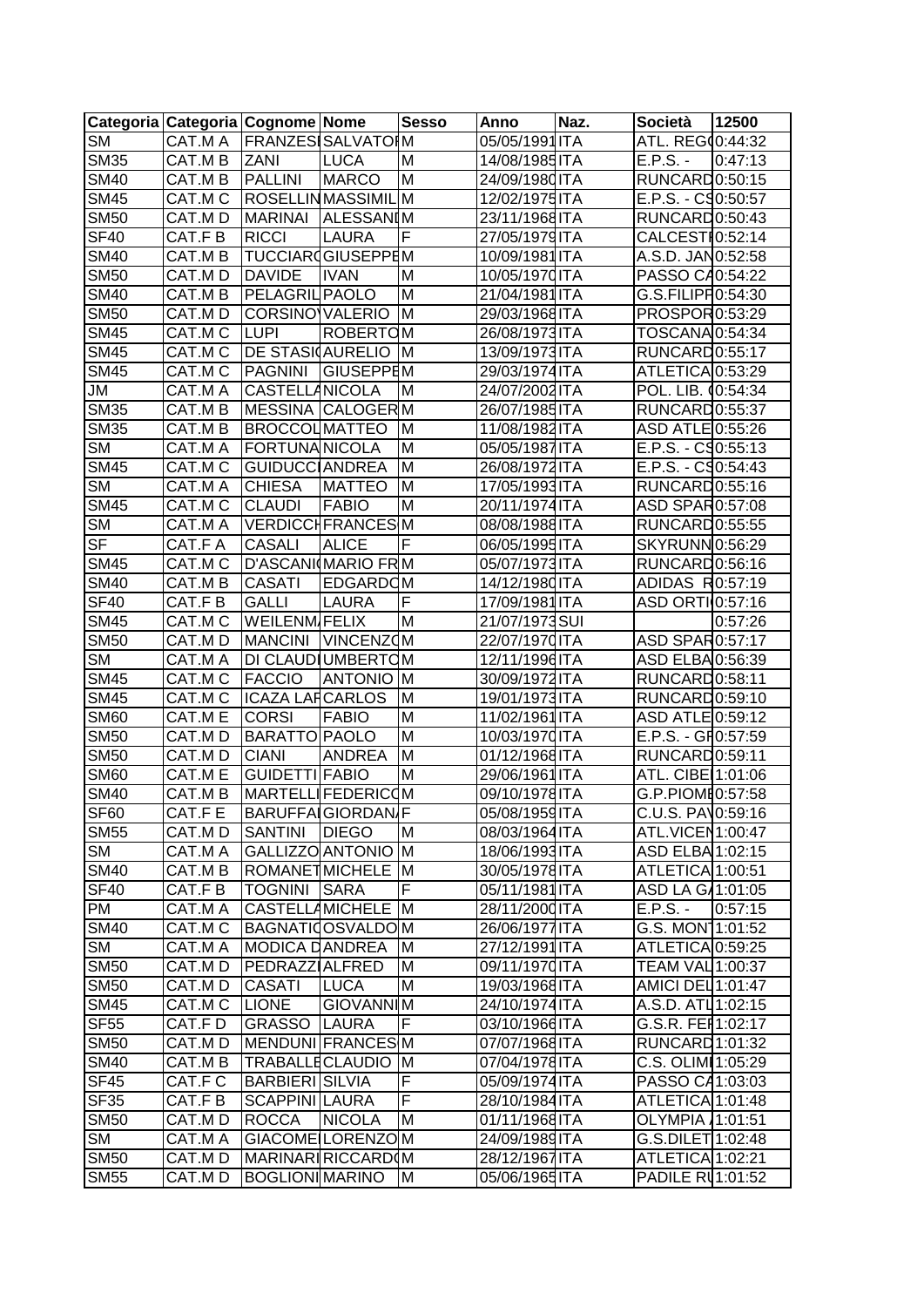| <b>SM65</b>              | CAT.M E BALDINI          |                           | <b>PAOLO</b>     | M           | 16/06/1956 ITA | CIRCOLO 1:02:33              |         |
|--------------------------|--------------------------|---------------------------|------------------|-------------|----------------|------------------------------|---------|
| <b>SF50</b>              | CAT.F C                  | <b>CLAUDI</b>             | <b>SILVIA</b>    | F           | 12/09/1971 ITA | ASD SPAR1:05:45              |         |
| <b>SF40</b>              | CAT.F B                  | <b>CIBELLI</b>            | <b>VALENTINF</b> |             | 18/04/1979 ITA | RUNCARD <sub>1:04:13</sub>   |         |
| <b>SM55</b>              | CAT.MD                   | MELEGARMAURIZIOM          |                  |             | 13/01/1964 ITA | POLISPOR1:01:31              |         |
| <b>SM45</b>              | CAT.M C                  | <b>LIPANI</b>             | <b>RUGGEROM</b>  |             | 04/10/1975 ITA | ASD ELBA 1:02:01             |         |
| <b>SM</b>                | CAT.M A                  | <b>FERRAGULORENZOM</b>    |                  |             | 17/08/1990 ITA | ATL.CAPA 1:04:35             |         |
| <b>SM40</b>              | CAT.M B                  | <b>MONTENEMANUEL</b>      |                  | ΙM          | 30/12/1978 ITA | RUNCARD <sub>1:04:00</sub>   |         |
| <b>SM70</b>              | CAT.M F                  | <b>EUSTACH PAOLO</b>      |                  | M           | 02/04/1948 ITA | A.S.D. LIBI 1:06:04          |         |
| <b>SM55</b>              | CAT.M D SPERDUTALESSANIM |                           |                  |             | 11/05/1965 ITA | GRUPPO 11:04:59              |         |
| <b>SM40</b>              | CAT.M B                  | <b>DI RAIMO FABIO</b>     |                  | M           | 29/08/1978 ITA | ASD SIEN 1:06:59             |         |
| <b>SM55</b>              | CAT.M D                  | BIANCHI                   | STEFANOM         |             | 21/01/1966 ITA | PODISTIC 1:06:49             |         |
| <b>SM35</b>              | CAT.M B                  | <b>CAIRA</b>              | LORENZOM         |             | 15/07/1985 ITA | ASD ELBA 1:07:57             |         |
| <b>SM40</b>              | CAT.M B                  | <b>TACCIOLI ALBERTO M</b> |                  |             | 11/01/1980 ITA | GRUPPO \$1:09:42             |         |
| <b>SM55</b>              | CAT.MD                   | <b>FERRARIGFEDERICOM</b>  |                  |             | 03/02/1966 ITA | CAMISAN(1:07:09              |         |
| <b>SM55</b>              | CAT.MD                   | <b>EMPLER</b>             | <b>TOMMASOM</b>  |             | 23/03/1965 ITA | PUROSAN 1:06:12              |         |
| <b>SM50</b>              | CAT.M D                  | CASTELL4DAVIDE M M        |                  |             | 14/01/1970 ITA | $E.P.S. -$                   | 1:05:19 |
| <b>SM50</b>              | CAT.MD                   | <b>NINNI</b>              | ANDREA           | IM.         | 16/07/1969 ITA | RUNCARD 1:04:52              |         |
| <b>SF</b>                | CAT.F A                  | <b>BACCARINANTONEL F</b>  |                  |             | 11/08/1989ITA  | RUNCARD <sub>1:06:17</sub>   |         |
| <b>SM40</b>              | CAT.M B                  | <b>BURRINI</b>            | <b>LUCA</b>      | M           | 20/02/1978ITA  | ASD SIEN 1:06:27             |         |
| <b>SM60</b>              | CAT.M E                  | MARTINIS FABRIZIO M       |                  |             | 25/03/1961 ITA | $E.P.S. - A91:06:32$         |         |
| <b>SM40</b>              | CAT.M C                  | <b>BOCCIA</b>             | <b>MARCO</b>     | M           | 09/11/1977 ITA | IL CORRID1:13:12             |         |
| <b>SF35</b>              | CAT.F B                  | <b>BALDINI</b>            | <b>ILENIA</b>    | F           | 22/01/1986 ITA | G.S.FILIPH 1:10:10           |         |
| <b>SM40</b>              | CAT.M B                  | <b>TACCIOLI ANDREA</b>    |                  | M           | 24/01/1979 ITA | ASD SIEN 1:09:45             |         |
| <b>SM60</b>              | CAT.M E                  | DE MARCOGIOVANNIM         |                  |             | 25/05/1958 ITA | RUNCARD <sub>1:09:13</sub>   |         |
| <b>SM60</b>              | CAT.M E                  | <b>FILUGELL GIANNETTM</b> |                  |             | 18/01/1960 ITA | ATL.CAPA 1:08:31             |         |
| <b>SF40</b>              | CAT.F C                  | <b>BRUTTI</b>             | FABIANA          | IF          | 10/01/1977 ITA | A.S.D. VIT 1:07:36           |         |
| <b>SM35</b>              | CAT.M B                  | DURI                      | <b>ANDREA</b>    | M           | 17/11/1982 ITA | A.S.D. VIT 1:07:37           |         |
| <b>SF</b>                | CAT.F A                  | DE ZOLT                   | SIMONA           | $\mathsf F$ | 09/06/1994 ITA | RUNCARD 1:09:51              |         |
| <b>SM50</b>              | CAT.M C                  | <b>BABICH PIMARCO</b>     |                  | M           | 13/04/1971 ITA | RUNCARD <sub>1:09:24</sub>   |         |
| $\overline{\text{SM}}35$ | CAT.M B                  | CERISETTCLAUDIO M         |                  |             | 27/03/1983 ITA | $E.P.S. - C91:07:52$         |         |
| <b>SF55</b>              | CAT.F D                  | ORLANDINSUSANNAIF         |                  |             | 18/10/1964 ITA | ATLETICA 1:07:34             |         |
| <b>SM55</b>              | CAT.MD                   | <b>KARP</b>               | JEFFREY M        |             | 12/08/1966 GBR |                              | 1:10:03 |
| <b>SM</b>                | CAT.M A                  | <b>TORINO</b>             | <b>CARLO</b>     | M           | 04/07/1988 ITA | P.G.S. CO 1:08:27            |         |
| <b>SM55</b>              | CAT.M E                  | CASARTE VITTORIO M        |                  |             | 21/06/1962 ITA | POL. TEAN 1:09:16            |         |
| <b>SM55</b>              | CAT.MD                   | TRABATT(MASSIMO M         |                  |             | 12/09/1966 ITA | POL. TEAN 1:09:17            |         |
| <b>SF40</b>              | CAT.F B                  | AGERDE ALESSIA            |                  | IF          | 25/02/1979 ITA | RUNCARD 1:09:35              |         |
| <b>SM55</b>              | CAT.MD                   | <b>GUERRA MASSIMOM</b>    |                  |             | 02/12/1964 ITA | BETTI'S G 1:06:38            |         |
| <b>SM40</b>              | CAT.M B                  | TRABALLESTEFANOM          |                  |             | 08/02/1978 ITA | ASD SIEN 1:09:46             |         |
| <b>SM55</b>              | CAT.M E                  | MECARONCLAUDIO M          |                  |             | 07/07/1963 ITA | G.S.FILIPH1:08:11            |         |
| <b>SF50</b>              | CAT.FD                   | MANCUSCPATRIZIA   F       |                  |             | 25/09/1968 ITA | $E.P.S. - C91:10:57$         |         |
| <b>SM40</b>              | CAT.M C                  | <b>FERRO</b>              | <b>DIEGO</b>     | M           | 20/07/1977 ITA | SPORTLE 1:06:21              |         |
| <b>SM</b>                | CAT.M A                  | <b>IACOBELLIANDREA FM</b> |                  |             | 26/05/1987 ITA | A.S.D. JUS1:12:34            |         |
| <b>SM35</b>              | CAT.M B                  | PENZO                     | ROBERTOM         |             | 27/02/1985 ITA | RUNCARD 1:10:09              |         |
| <b>SM50</b>              | CAT.MD                   | BRAJATO LODOVICOM         |                  |             | 17/05/1969 ITA | ASSINDUS1:10:35              |         |
| <b>SM40</b>              | CAT.M C                  | <b>SUNO MINMARCO</b>      |                  | M           | 02/05/1977 ITA | G.S. CAST <sub>1:12:05</sub> |         |
| <b>SM</b>                | CAT.M A                  | SHEEHANMICHAEL M          |                  |             | 26/03/1993 IRL |                              | 1:11:21 |
| <b>SM45</b>              | CAT.M C                  | DI CECCOERMINIO M         |                  |             | 18/01/1972 ITA | ASD PODI 1:13:05             |         |
| <b>SM60</b>              | CAT.M E                  | SANTARS GIANDOM M         |                  |             | 16/08/1957 ITA | RUNCARD 1:09:55              |         |
| <b>SM45</b>              | CAT.M C                  | <b>BOCCOLAGIACOMOM</b>    |                  |             | 26/01/1976 ITA | G.P. AVIS 1:11:35            |         |
| <b>SM35</b>              | CAT.M B                  | MORRONIMATTEO M           |                  |             | 05/03/1982 ITA | RUNCARD <sub>1:12:48</sub>   |         |
| <b>SM50</b>              | CAT.M C                  | <b>TOGNARESIMONE</b>      |                  | M           | 03/07/1971ITA  | GHIBELLIN1:13:22             |         |
| <b>SM</b>                | CAT.M A                  | <b>CIGNI</b>              | <b>DAVID</b>     | M           | 22/06/1989 ITA | ASD SIEN 1:13:18             |         |
| <b>SM50</b>              | CAT.M C                  | <b>MONTAGNMARCO</b>       |                  | M           | 08/10/1971 ITA | RUNCARD 1:12:11              |         |
| <b>SM45</b>              | CAT.M C                  | <b>BECATTINLUCA</b>       |                  | M           | 22/01/1973 ITA | 9,92 RUNN 1:12:14            |         |
| <b>SM55</b>              | CAT.M E                  | <b>MUSSO</b>              | <b>ROBERTOM</b>  |             | 25/07/1963 ITA | A.S.D. POI 1:11:43           |         |
| <b>SF55</b>              | CAT.FD                   | <b>IMBRES</b>             | <b>BARBARAF</b>  |             | 26/11/1966 ITA | PODISTIC 1:13:24             |         |
|                          |                          |                           |                  |             |                |                              |         |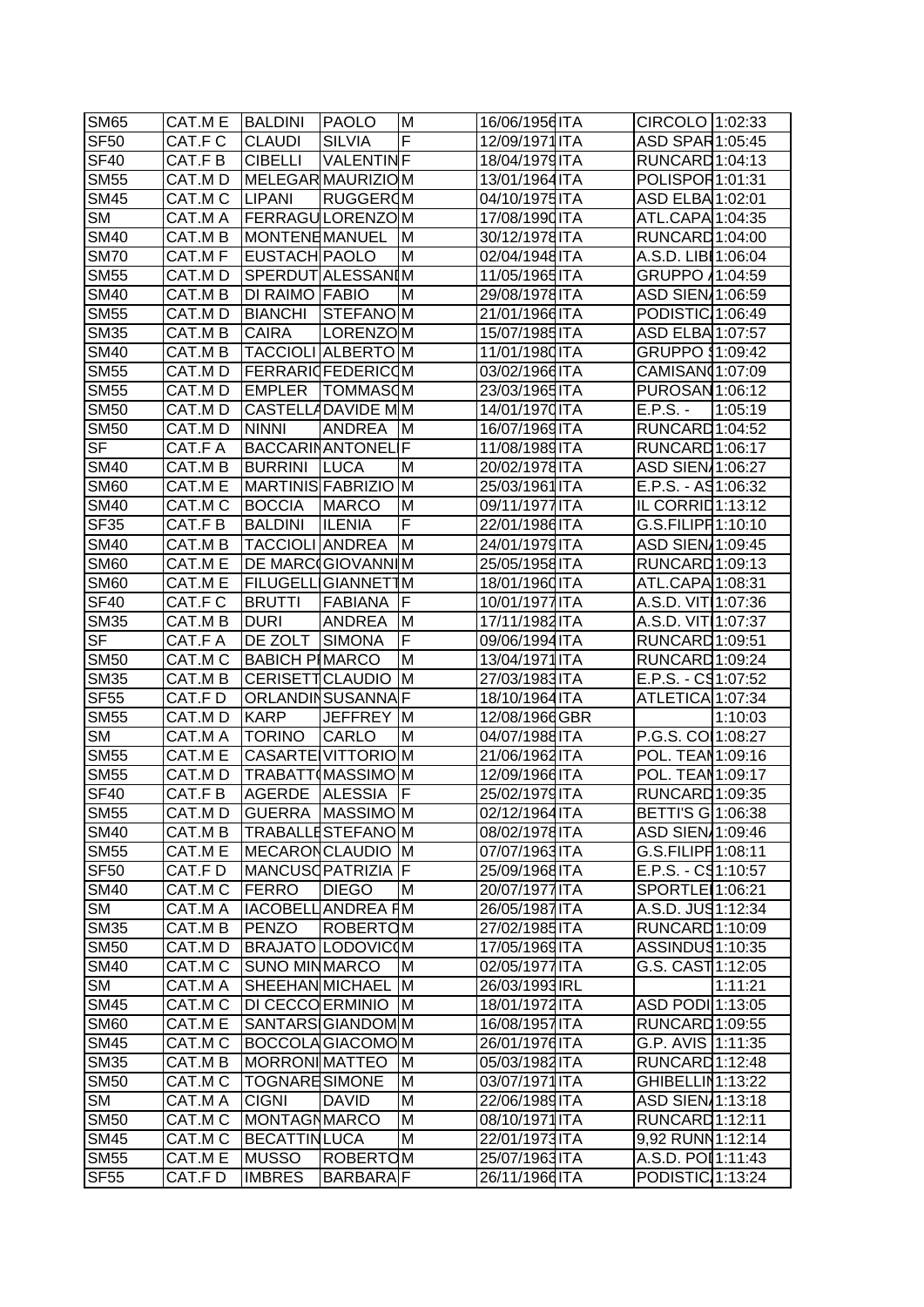| <b>SM60</b>               | CAT.M E | <b>BIGNOLI FABIO</b>   |                           | ΙM       | 04/08/1959ITA  | NOVARA 01:09:47              |         |
|---------------------------|---------|------------------------|---------------------------|----------|----------------|------------------------------|---------|
| <b>SM35</b>               | CAT.M B |                        | <b>MARTOREFRANCESM</b>    |          | 20/10/1982 ITA | RUNCARD <sub>1:12:28</sub>   |         |
| <b>SM50</b>               | CAT.MD  |                        | SULMONAMASSIMOM           |          | 25/05/1970 ITA | SPORTLE 1:12:57              |         |
| <b>SM50</b>               | CAT.MD  |                        | <b>ZANOTTI LORENZOM</b>   |          | 29/09/1970 ITA | RUNCARD 1:12:53              |         |
| SF <sub>60</sub>          | CAT.F E | LEONARD PAOLA          |                           | F        | 24/03/1961 ITA | NOVARA 01:12:27              |         |
| <b>SM45</b>               | CAT.M C | <b>MARINI</b>          | <b>FABIO</b>              | M        | 26/11/1974 ITA | RUNCARD 1:11:09              |         |
| <b>SM65</b>               | CAT.MF  | <b>RODRIGU LUCIANO</b> |                           | ΙM       | 13/02/1953 ITA | $E.P.S. - C91:11:20$         |         |
| <b>SF40</b>               | CAT.F B |                        | <b>FRIGURA LUMINITA F</b> |          | 29/10/1979 ROU | G.S.FILIPH 1:12:20           |         |
| SF <sub>35</sub>          | CAT.F B | <b>SCHIEVANLISA</b>    |                           | F        | 15/04/1983 ITA | AFV BELT 1:13:19             |         |
| <b>SF45</b>               | CAT.F C | <b>CENSI</b>           | MARIAGRIF                 |          | 12/08/1972 ITA | RUNCARD <sub>1:13:44</sub>   |         |
| <b>SM45</b>               | CAT.M C |                        | VESTRUCFRANCESM           |          | 13/06/1974 ITA | RUNCARD 1:13:43              |         |
| <b>SM55</b>               | CAT.MD  | BRANDT                 | <b>JOERG</b>              | ΙM       | 22/08/1965 GER |                              | 1:13:13 |
| <b>SM45</b>               | CAT.M C |                        | DELLA BE MASSIMO M        |          | 26/04/1972 ITA | ASD PODI 1:13:05             |         |
| <b>SF50</b>               | CAT.F C | <b>STERCHE MARIA</b>   |                           | F        | 20/11/1971 ITA | MARUNNE 1:11:54              |         |
| $\overline{\mathsf{SF}}$  | CAT.F A | <b>CELLAI</b>          | <b>SILVIA</b>             | F        | 12/11/1991 ITA | POLISPOR1:14:26              |         |
| <b>SM40</b>               | CAT.M B | <b>CHIARON ANDREA</b>  |                           | M        | 20/06/1979 ITA | ASD SIEN 1:13:27             |         |
| <b>SM55</b>               | CAT.MD  | <b>BATONI</b>          | PAOLO                     | M        | 27/03/1966 ITA | RUNCARD <sub>1:15:48</sub>   |         |
| <b>SM50</b>               | CAT.MD  |                        | CASTIGLI(ALESSANIM        |          | 30/04/1969 ITA | RUNCARD 1:14:16              |         |
| <b>SM55</b>               | CAT.M E |                        | <b>CASUBOL GIUSEPPEM</b>  |          | 15/10/1962ITA  | RUNCARD <sub>1:14:18</sub>   |         |
| <b>SM55</b>               | CAT.M D | <b>RIGHINI</b>         | <b>DAVIDE</b>             | M        | 03/10/1964 ITA | $E.P.S. -$                   | 1:14:15 |
| <b>SM65</b>               | CAT.M F | <b>GHEZZI</b>          | <b>FRANCO</b>             | <b>M</b> | 26/02/1955 SUI | RUNCARD 1:13:19              |         |
| <b>SM50</b>               | CAT.MD  | <b>LENZI</b>           | <b>VASCO</b>              | M        | 07/11/1968ITA  | ASD SPAR1:09:59              |         |
| SF <sub>60</sub>          | CAT.F E | <b>RECENTI</b>         | <b>LUCIA</b>              | F        | 06/07/1961 ITA | ATL. PARATICO                |         |
| <b>SF55</b>               | CAT.FD  |                        | <b>ALBRETTIALESSANIF</b>  |          | 08/09/1966 ITA | ALMOSTH 1:12:46              |         |
| <b>SM</b>                 | CAT.M A | CONSANI JACOPO         |                           | IМ       | 03/10/1987 ITA | $E.P.S. -$                   | 1:09:33 |
| SF <sub>55</sub>          | CAT.F E | <b>LUPI</b>            | <b>SILVIA</b>             | F        | 10/06/1962 ITA | ATL.VICEN1:15:53             |         |
| <b>SM35</b>               | CAT.M B | <b>DOCILE</b>          | ROBERTOM                  |          | 16/09/1985 ITA | POL. DIL. 1:12:37            |         |
| <b>SF50</b>               | CAT.FD  | <b>BELLI</b>           | <b>ANTONEL F</b>          |          | 10/06/1969 ITA | <b>UNIONE S1:16:08</b>       |         |
| <b>SM55</b>               | CAT.MD  | GIACCHI                | <b>ALESSANIM</b>          |          | 09/02/1966 ITA | UNIONE S 1:16:08             |         |
| <b>SF40</b>               | CAT.F B |                        | VELTRON FRANCES F         |          | 05/01/1981 ITA | ATL. SEST1:15:44             |         |
| <b>SM50</b>               | CAT.MD  |                        | CARCACI BIAGIO GIM        |          | 31/07/1970 ITA | RUNCARD <sub>1:15:37</sub>   |         |
| <b>SM60</b>               | CAT.M E |                        | BASSANI CLAUDIO M         |          | 29/03/1959 ITA | $E.P.S. - 1011:12:40$        |         |
| <b>SM40</b>               | CAT.M B |                        | <b>GALIOTO STEFANOM</b>   |          | 08/01/1979 ITA | RUNCARD 1:15:01              |         |
| <b>SM50</b>               | CAT.M C |                        | <b>CAMPOREALESSANIM</b>   |          | 21/10/1971 ITA | PODISTIC 1:12:00             |         |
| <b>SF50</b>               | CAT.F C | <b>VITALI</b>          | <b>STEFANIAF</b>          |          | 26/02/1971 ITA | TEAM VAL 1:17:40             |         |
| <b>SM45</b>               | CAT.MC  | <b>VERGA</b>           | LORENZOM                  |          | 08/03/1973 ITA | <b>FIDAL</b>                 | 1:13:10 |
| SF45                      | CAT.F C | <b>PIZZOCRI</b> GRETA  |                           | F        | 01/09/1975 ITA | RUNCARD 1:15:37              |         |
| <b>SM55</b>               | CAT.MD  | <b>PRIORI</b>          | ROBERTOM                  |          | 30/08/1965 ITA | ATLETICA 1:16:38             |         |
| <b>SM50</b>               | CAT.M C | FABIANI                | LEONARD M                 |          | 03/10/1971 ITA | AURORA 11:15:17              |         |
| <b>SF55</b>               | CAT.F D |                        | CATRACC GABRIELL F        |          | 16/06/1966 ITA | ATL. COLL <sup>1:15:12</sup> |         |
| <b>SM55</b>               | CAT.M D | <b>TROCHA MARTIN</b>   |                           | ΙM       | 16/07/1966 GER |                              | 1:17:30 |
| $\overline{\text{PF}}$    | CAT.F A | <b>TROCHA SOPHIE</b>   |                           | F        | 29/03/1999 GER |                              | 1:17:31 |
| <b>SM45</b>               | CAT.M C | <b>BARISCIA MARCO</b>  |                           | M        | 02/08/1975 ITA | MARATHO 1:13:41              |         |
| <b>SM65</b>               | CAT.M E | <b>IFINI</b>           | <b>LUCIANO</b>            | IМ       | 11/08/1956 ITA | PODISTIC 1:13:14             |         |
| <b>SM60</b>               | CAT.M E | MALACAR PAOLO          |                           | M        | 30/08/1958 ITA | RUNCARD <sub>1:17:13</sub>   |         |
| <b>SM60</b>               | CAT.M E | <b>PAOLETTICARLO</b>   |                           | M        | 10/12/1959 ITA | <b>GSBR</b>                  | 1:16:00 |
| SF <sub>55</sub>          | CAT.FD  | PAVAN                  | <b>MARIA</b>              | F        | 02/05/1966 SUI |                              | 1:17:04 |
| $\overline{\text{SF}}$ 40 | CAT.F B |                        | <b>SEMBOLOVERONICAF</b>   |          | 08/10/1978 ITA | $E.P.S. -$                   | 1:15:46 |
| <b>SM55</b>               | CAT.M D |                        | <b>PATRESE MASSIMOM</b>   |          | 01/09/1966 ITA | ASSINDUS1:16:17              |         |
| <b>SM55</b>               | CAT.M E |                        | <b>FERRAGUMASSIMOM</b>    |          | 02/11/1962 ITA | ATL.CAPA 1:20:15             |         |
| <b>SM65</b>               | CAT.M F | <b>MUSCI</b>           | <b>SERGIO</b>             | IМ       | 07/08/1952 ITA | G.S. AVIS 1:18:51            |         |
| <b>SM45</b>               | CAT.M C | PACILLI                | LORENZOM                  |          | 09/08/1976 ITA | PODISTIC 1:18:21             |         |
| <b>SM55</b>               | CAT.M D | LERCHERUWE             |                           | M        | 20/11/1966 GER | SZ KORNV1:17:21              |         |
| <b>SF50</b>               | CAT.FD  | <b>SIMIONI</b>         | BARBARA F                 |          | 07/11/1970 ITA | G.P. AVIS 1:18:59            |         |
| <b>SM40</b>               | CAT.M B | SPADACC JACOPO         |                           | ΙM       | 17/08/1979 ITA | ASD SIEN 1:14:30             |         |
| <b>SF50</b>               | CAT.F C | ZANELLA SONJA          |                           | F.       | 13/09/1971 ITA | ASSINDUS1:20:32              |         |
|                           |         |                        |                           |          |                |                              |         |